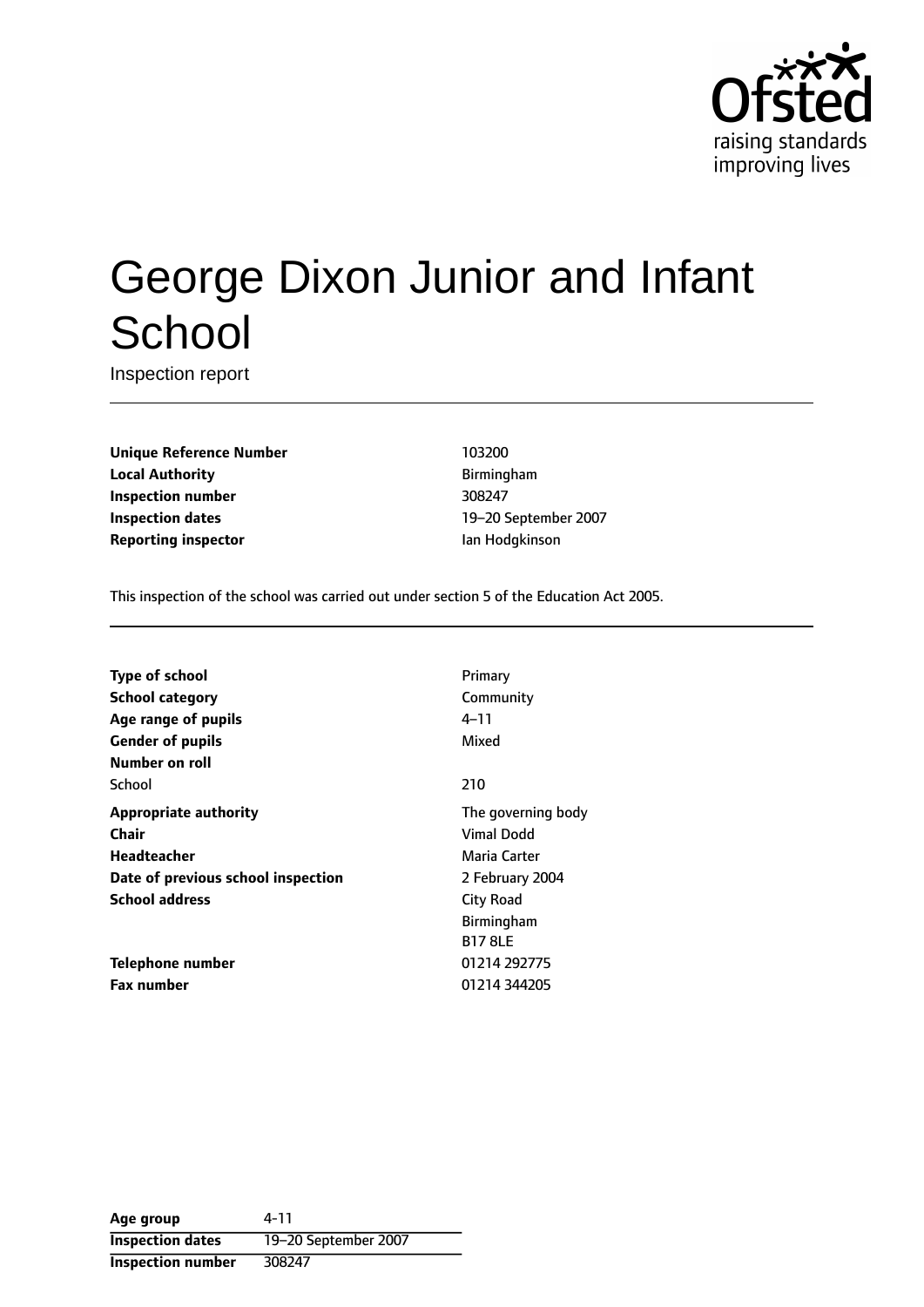.

© Crown copyright 2007

#### Website: www.ofsted.gov.uk

This document may be reproduced in whole or in part for non-commercial educational purposes, provided that the information quoted is reproduced without adaptation and the source and date of publication are stated.

Further copies of this report are obtainable from the school. Under the Education Act 2005, the school must provide a copy of this report free of charge to certain categories of people. A charge not exceeding the full cost of reproduction may be made for any other copies supplied.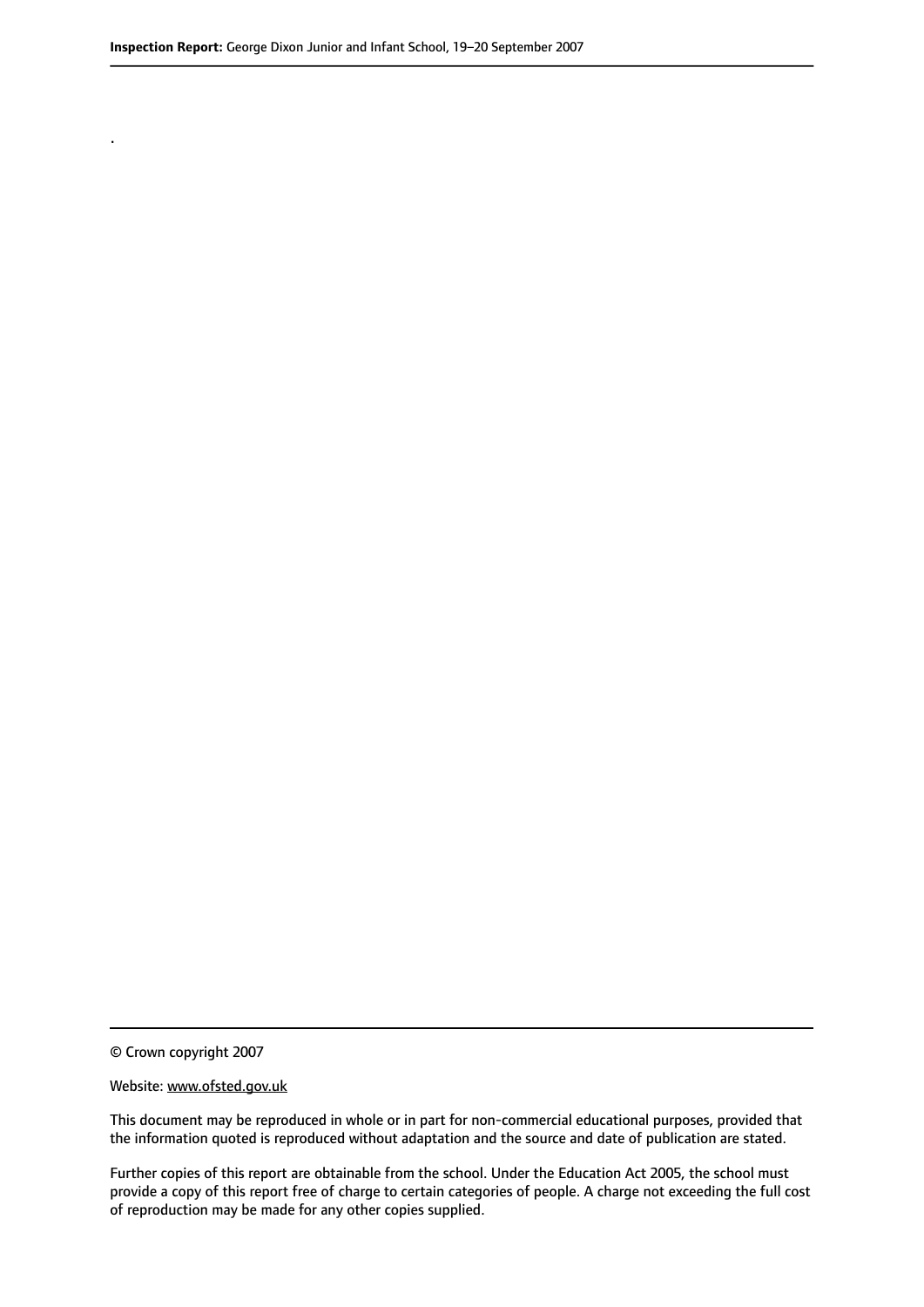# **Introduction**

The inspection was carried out by two Additional Inspectors.

## **Description of the school**

The school is located in a socially, economically and ethnically diverse part of Birmingham. It draws most of its pupils from areas of severe social disadvantage in the west of the city, although some pupils travel from much further afield. The rate at which pupils join and leave the school is very high, because for a significant minority of the pupils, their time in the school and local area is transitory. Some, for example, are children of recently arrived immigrants, refugees and asylum-seekers, while a few are children from overseas whose parents work in the diplomatic service. The large majority of pupils speak English as an additional language, and a significant minority, including those who are newly arrived from overseas, are beginners in learning English. The proportion of pupils with learning difficulties and/or disabilities is broadly average, although the proportion with statements of special educational need is below average.

The school cooperates with the local authority and private organisations in offering a range of extended services, including before and after school clubs and adult education opportunities for parents.

## **Key for inspection grades**

| Outstanding  |
|--------------|
| Good         |
| Satisfactory |
| Inadequate   |
|              |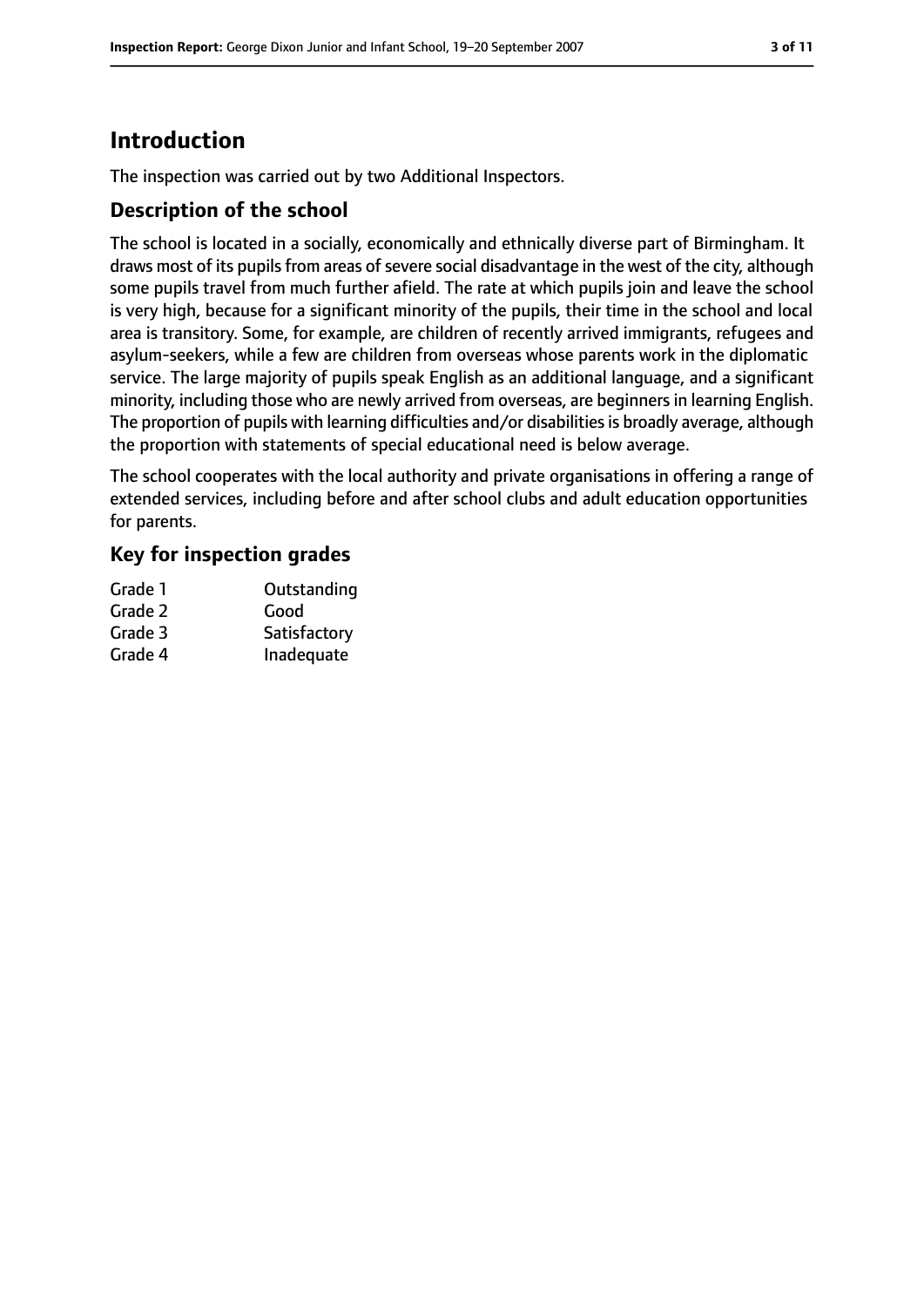# **Overall effectiveness of the school**

#### **Grade: 3**

The school's effectiveness is satisfactory. It has a strong ethos that fosters harmony and understanding between pupils who come from widely differing backgrounds, cultures and beliefs. It extends a warm welcome to those newly arrived in the community and equips them well with the skills they need to learn. One parent of a child recently arrived in the UK wrote of being 'really impressed' by her daughter's enjoyment of school and of how she had 'made a lot of progress in adapting to her new environment'. However, there is a significant variation in the rate of progress made by different groups of pupils, and a minority, especially in the middle of the attainment range, underachieve. To remedy this problem school leaders have taken effective action to improve the way in which pupils' work and progress are assessed. This has brought about considerable improvements to the quality of academic guidance since the last inspection, so that teachers now give pupils clear information about how they can improve their work. Standards are rising as a consequence, especially in writing.

Overall, pupils' achievement is satisfactory. While standards are below average, pupils make generally sound progress given their very low starting points. Teachers work skilfully with their teaching assistants to ensure that pupils with learning difficulties and/or disabilities are well supported, and those who are beginners in learning English make generally good progress. However, the tasks set for pupils in lessons are not always sufficiently well adapted to meet their personal needs, to ensure that all can make the best progress. Teaching and learning are satisfactory overall, including in the Foundation Stage (Reception class). Managers do not yet use assessment information sharply enough to identify in which classes or which groups pupils make most and least progress, to help them identify where further support is most needed. Leadership and management are satisfactory overall, and the steps leaders have taken so far to address weaknessesin pupils' progress have demonstrated sound capacity to improve further.

Pupils' personal development and well-being are good, and their spiritual, moral, social and cultural development is outstanding. A good, broad curriculum makeslearning enjoyable through interesting themes and topics, and reinforces pupils' strong understanding of cultural diversity. Pupils of different faiths routinely write and lead prayers in multi-faith assemblies, helping pupils to celebrate shared values as well as recognising the differences between them. The school has developed very effective links with parents so that they can better support the learning of their children. Parents clearly value the good care, support and guidance given to their children and which help pupils to enjoy school and feel safe. 'The school is all my son thinks about!' said one.

#### **Effectiveness of the Foundation Stage**

#### **Grade: 3**

The effectiveness of the Foundation Stage is satisfactory. Overall, the attainment of children who join the school in the Reception class is very low, especially in communication, language and literacy and in their social and emotional development. Children make satisfactory progress given their starting points, even though by the end of the Foundation Stage attainment is still below that expected nationally. Teaching and learning are satisfactory. Staff make good use of assessment and other information to recognise children's needs and help them settle into school. An appropriate range of activities is planned to develop children's skills in all areas of learning. As in the rest of the school, however, sometimes tasks are not always well matched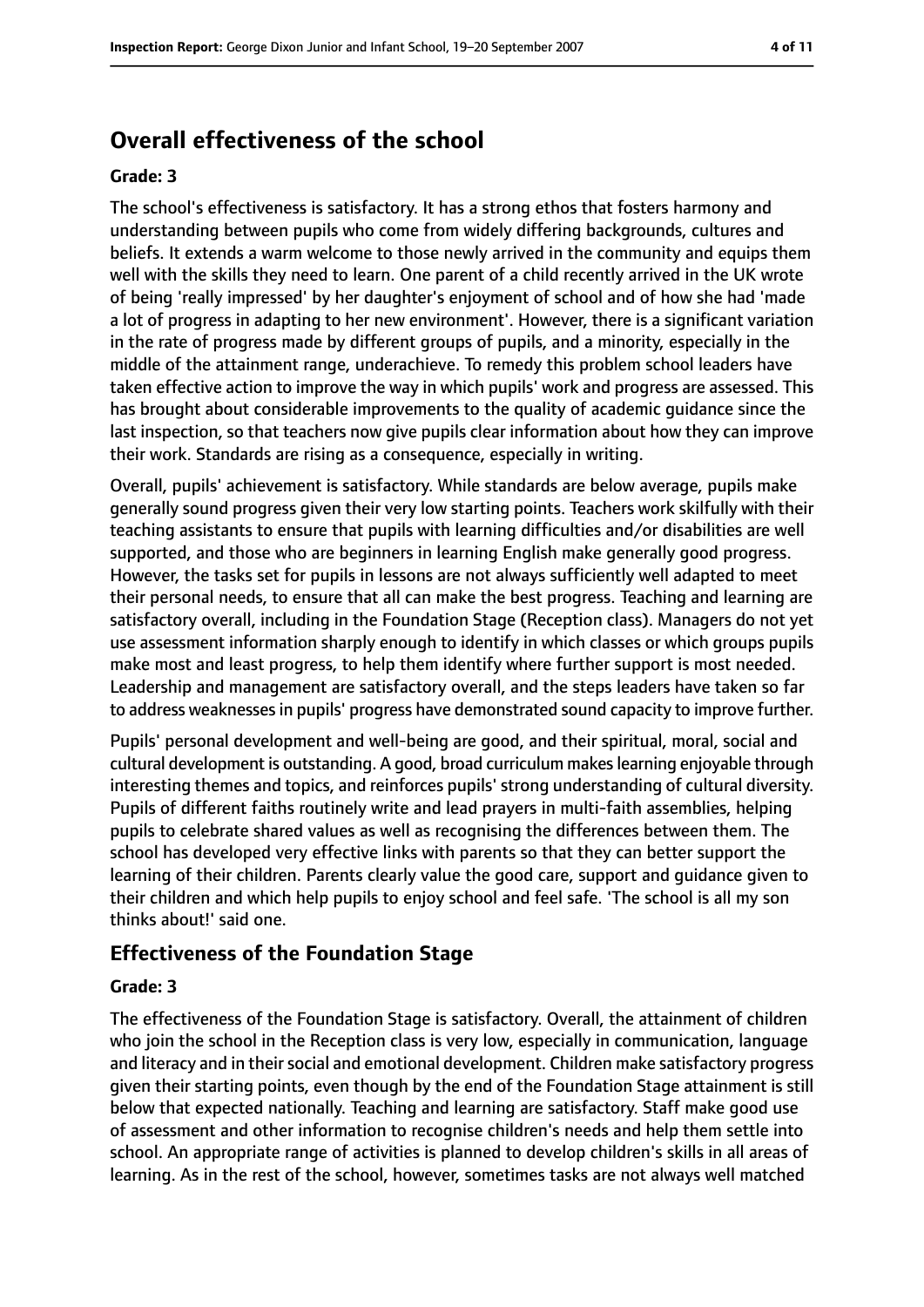to the capabilities of all children, and this restricts the progress they can make. Use of the new outdoor area is underdeveloped at present, but offers an exciting new resource for learning.

## **What the school should do to improve further**

- Close the gaps in attainment and progress between particular groups of pupils, especially by improving progress for those in the middle attainment range.
- Ensure that teachers plan lessons which consistently offer appropriate challenge for different groups of pupils, to ensure that all pupils make good progress.
- Evaluate the information on pupils' progress more sharply to identify where pupils make most and least progress, so that managers can take more effective action in support of quickening pupils' progress.

A small proportion of the schools whose overall effectiveness is judged satisfactory but which have areas of underperformance will receive a monitoring visit by an Ofsted inspector before their next section 5 inspection.

# **Achievement and standards**

#### **Grade: 3**

Standards measured in national tests at Year 2 and Year 6 fluctuate very considerably year on year, reflecting to a degree the high levels of mobility of pupils. Generally, however, standards are below average. The rate of progress made by different groups of pupils has shown significant variations in the past, with some pupils, particularly in the middle attainment range, underachieving by Year 6. These gaps are being closed now that teachers are tracking pupils' progress more carefully and giving them clearer targets for improvement. Pupils are also given some good opportunities to develop their literacy and numeracy skills in projects involving other subjects, and standards of writing are showing clear improvement. Pupils, including those with learning difficulties and/or disabilities, now make satisfactory progress given their overall low starting points, and achievement is satisfactory overall.

## **Personal development and well-being**

#### **Grade: 2**

Pupils' understanding of and respect for the cultures and beliefs of others is outstanding. This is evident in the high quality of relationships between the pupils, in the numerous cultural references which enrich their work across many subjects, and in their exemplary input into multi-faith assemblies. While the satisfactory development of their literacy and numeracy skills means that their preparation for their later life and future well-being is satisfactory rather than good, the strong development of pupils' social skills and cultural understanding will stand them in particularly good stead. Pupils learn to cooperate closely and lend each other good support in solving problems. They accept responsibilities willingly and make a good contribution to the school community by, for example, taking their roles as school councillors very seriously. Pupils' behaviour is good. They conduct themselves well around the school and in lessons, although some restless behaviour occurs in lessons where tasks set for pupils do not give them adequate challenge. Pupils have a good understanding of how to live healthily, and many participate enthusiastically in the good opportunities provided for sport and recreation. Parents and pupils speak enthusiastically of pupils' enjoyment of school. Some children have poor attendance records, though, because they are taken out of school for holidays and visits by their parents in term time and this adversely affects their progress. Attendance is satisfactory overall, but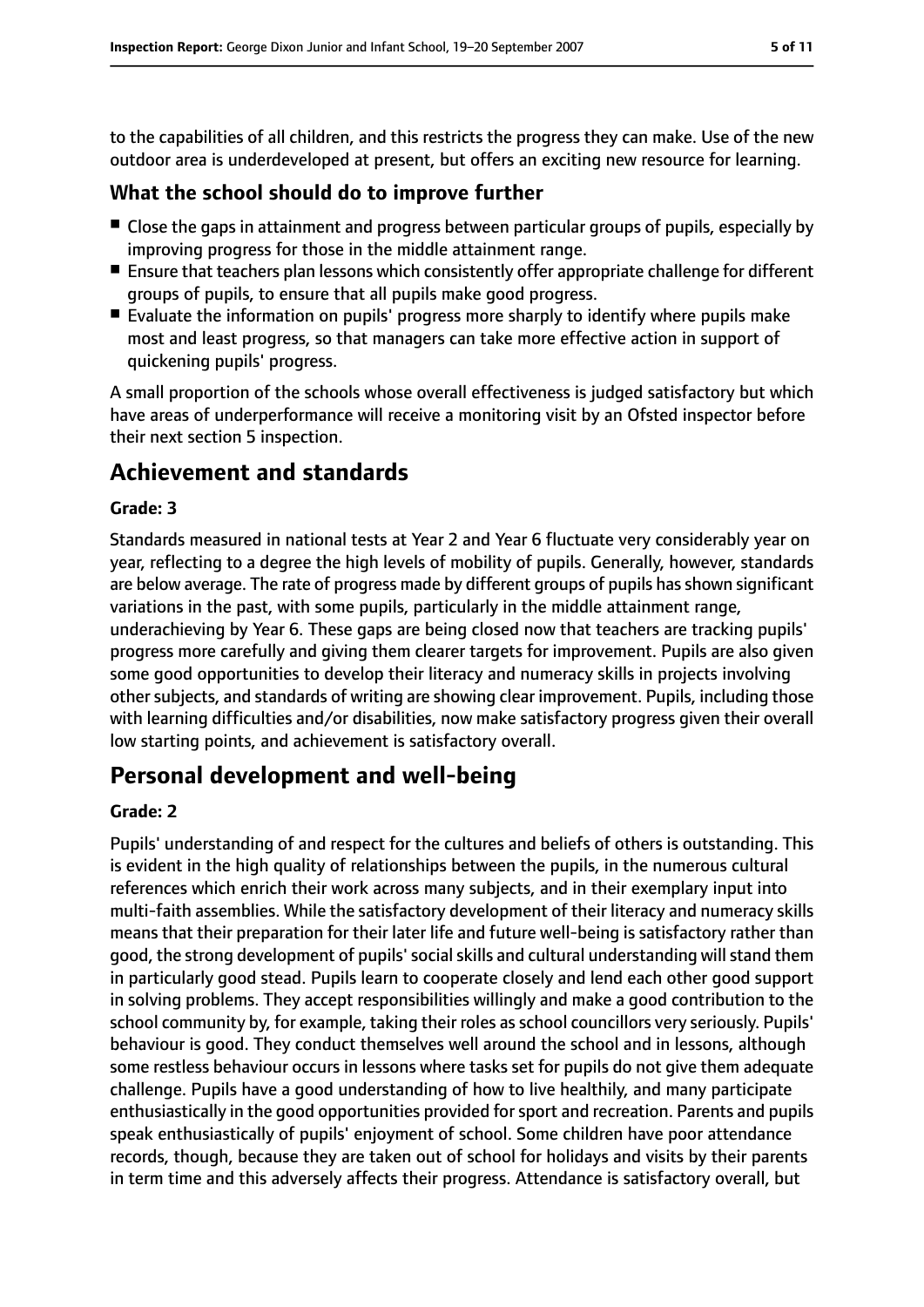while the school has many systems in place to promote better attendance, it remains below average.

# **Quality of provision**

## **Teaching and learning**

#### **Grade: 3**

Teachers promote good relationships between pupils in their classes. They stimulate pupils' interest in learning by planning varied activities in a range of engaging themes. These draw on pupils' own cultural backgrounds and their understanding of local and global issues to make learning relevant. Teachers make effective use of visual aids, such as the interactive whiteboard, and practical activities to reinforce key learning points. However, the tasks set for pupils do not consistently offer all pupils in the class an appropriate degree of challenge. Work is, on occasions, too difficult or too easy for some groups. As a consequence, their progress slows and their behaviour can become restless. Teachers and teaching assistants plan very effective programmes of support for pupils in the early stages of learning English, and they make good progress.

## **Curriculum and other activities**

#### **Grade: 2**

A good curriculum is provided for all pupils with an interesting range of topics. For example, 'The School's Centenary' topic included history, art, music and drama, and gave pupils good opportunities to develop their literacy and computing skills. Teachers and teaching assistants work effectively in teams to plan such curricular activities, although the plans do not always have tasks to challenge all abilities. For example, pupils who did not reach the goals expected nationally at the end of the Foundation Stage struggle to cope with some aspects of the Year 1 curriculum. Provision for personal, social and health education is good. Good attention to the social and emotional aspects of learning is having a positive effect on behaviour. A good choice of extra-curricular and enrichment activities is offered, some in the lunchtime, which includes sports, choir, chess and modern foreign languages. The school makes very effective links with partner schools and the local community to enrich the curriculum through visits and shared expertise.

#### **Care, guidance and support**

#### **Grade: 2**

Pupils feel safe in a secure and well-maintained environment. Procedures for safeguarding the health and welfare of pupils are robust. The school, however, has , yet to fully comply with requirements to check that its provision and policies offer access to people with disabilities. Teachers respond to pupils' social and emotional needs well. Well-qualified teaching assistants provide good support for pupils with learning difficulties and/or disabilities, which ensures they make satisfactory progress to achieve their targets. Teaching assistants have regular behaviour management training which includes emotional literacy, and this has a positive effect in helping pupils with behaviour problems. Academic guidance has improved markedly since the last inspection. Pupils are now given clear targets for improvement, particularly in English, which are reinforced through marking which provides constructive comments to develop pupils' skills. The school works particularly hard to involve parents in supporting their children's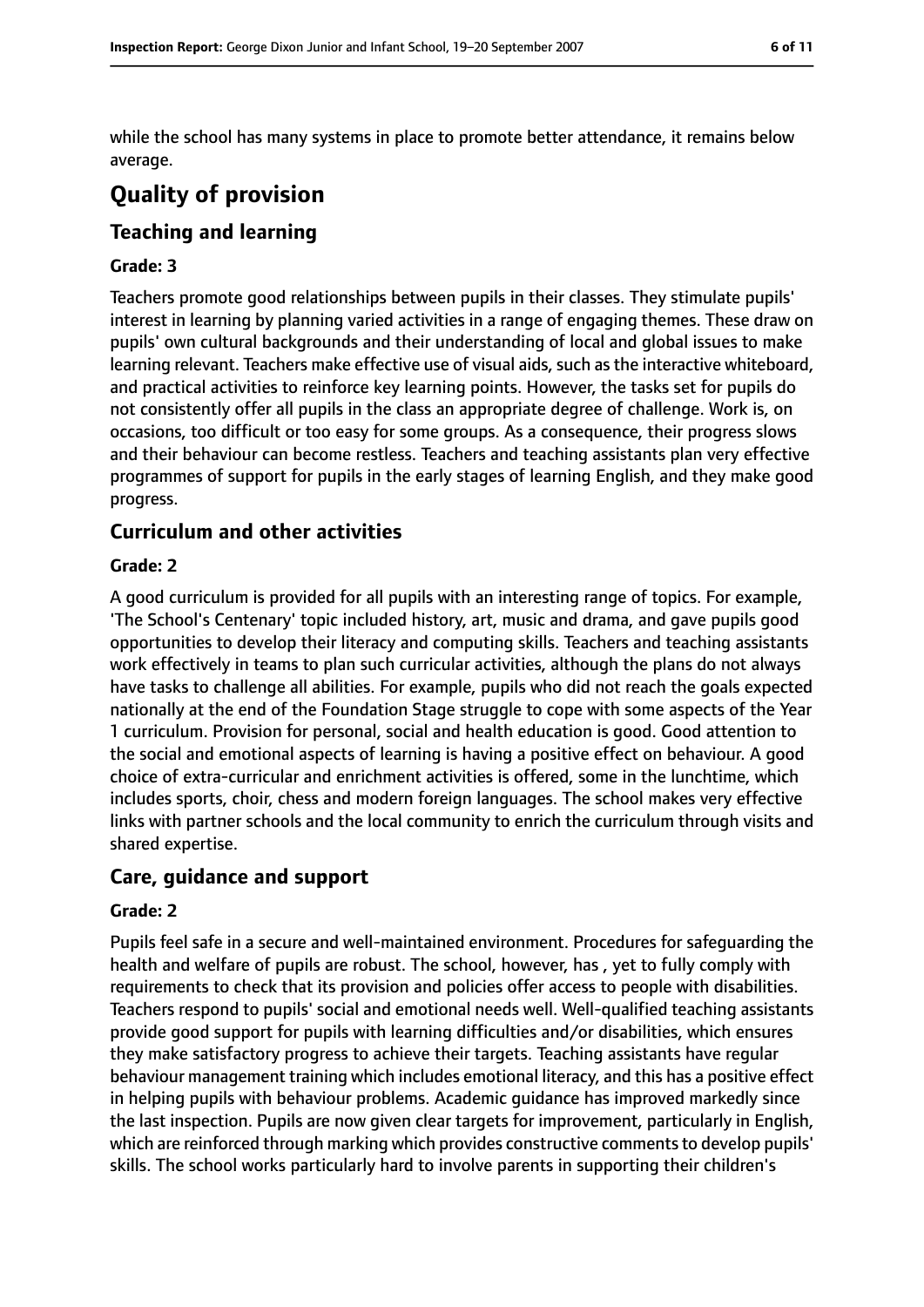learning, including through workshops on aspects of the curriculum, and through organising the delivery of adult education and literacy programmes.

## **Leadership and management**

#### **Grade: 3**

The headteacher and senior management team have led the school in a clear direction since the last inspection. They have maintained the strengths in the school's inclusive ethos while taking more account of the academic progress made by pupils. Good structures have been set in place to distribute leadership responsibilities for subjects and whole-school matters across the school'sstaff. Leaders at all levels undertake monitoring of teaching and learning and share their findings with staff, giving the school a generally clear picture of the strengths and weaknesses of its provision. However, gaps in standards and rates of progress between different groups of pupils have been slow to close. This is because of some shortcomings in the otherwise satisfactory self-evaluation. At the level of the individual pupil, targets are appropriately challenging and are now raising standards. However, the progress of classes and groups of pupils against their collective targets is not evaluated sharply enough, both to help managers identify where most and least progress is made, and to decide where to target further support.

Governance is satisfactory. Governors have been effective in maintaining financial and staffing stability in the face of rapidly fluctuating pupil numbers. They have helped ensure that the school gives sound value for money.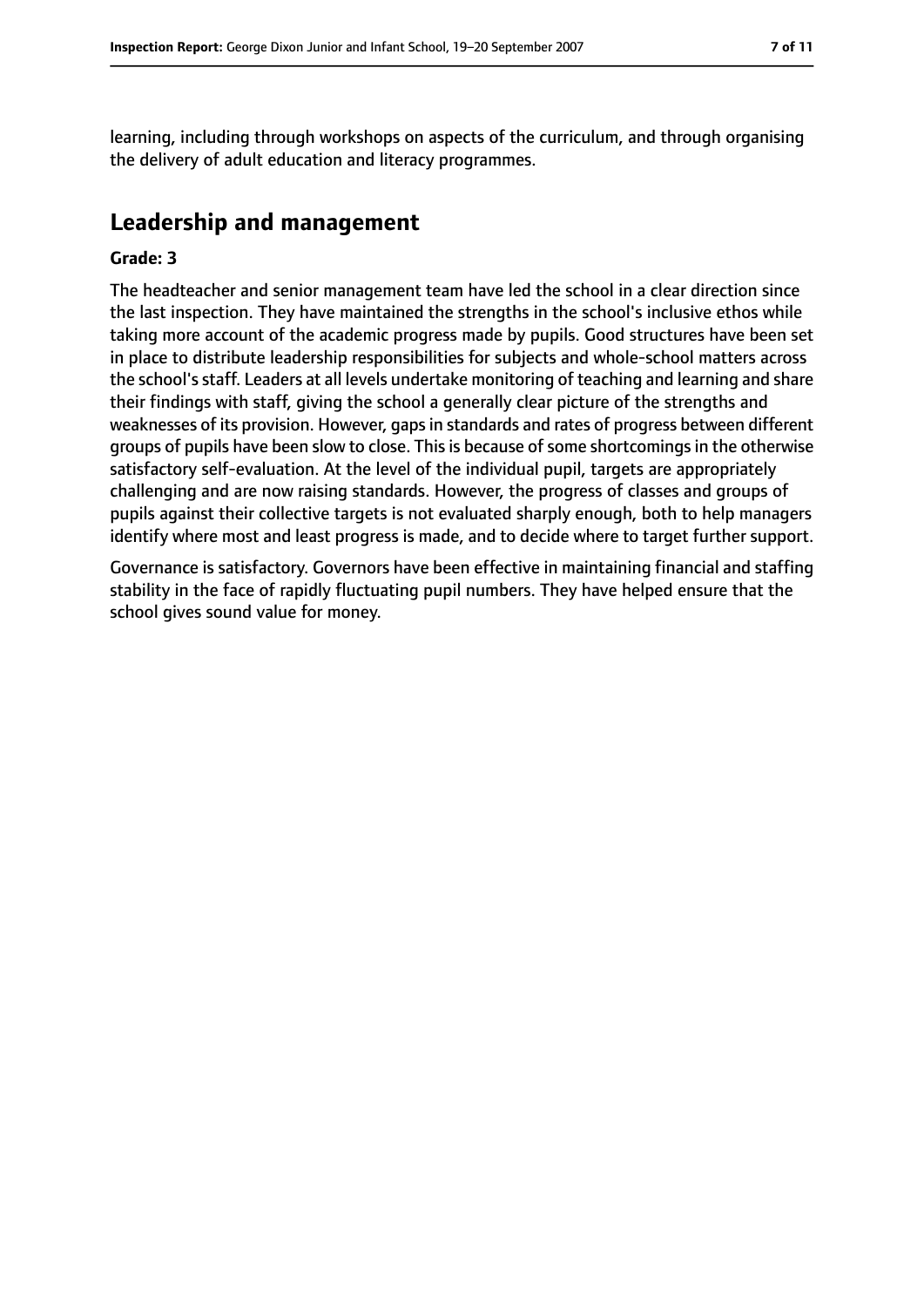**Any complaints about the inspection or the report should be made following the procedures set out in the guidance 'Complaints about school inspection', which is available from Ofsted's website: www.ofsted.gov.uk.**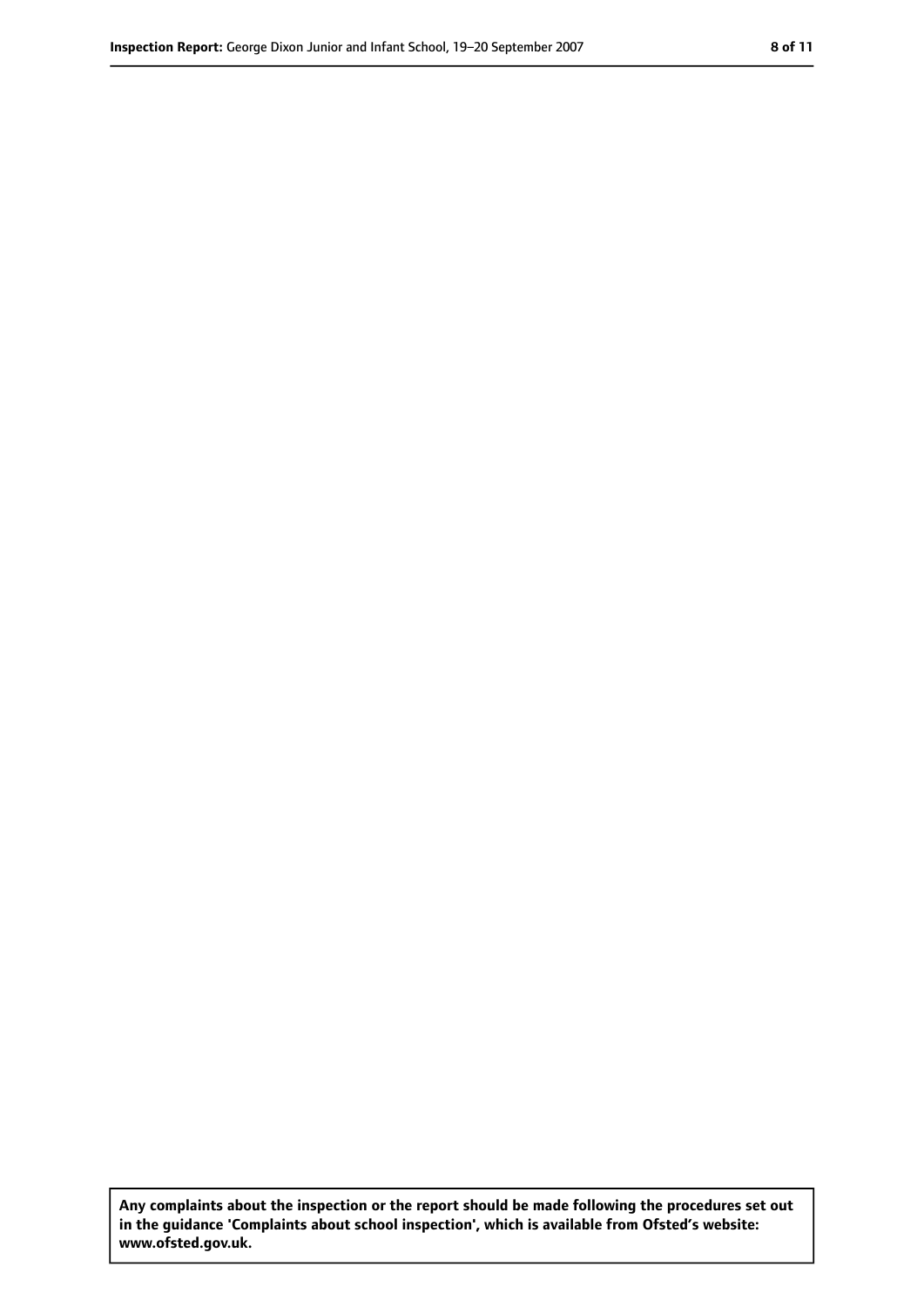# **Inspection judgements**

| $^{\backprime}$ Key to judgements: grade 1 is outstanding, grade 2 good, grade 3 satisfactory, and | <b>School</b>  |
|----------------------------------------------------------------------------------------------------|----------------|
| arade 4 inadeguate                                                                                 | <b>Overall</b> |

## **Overall effectiveness**

| How effective, efficient and inclusive is the provision of education, integrated<br>care and any extended services in meeting the needs of learners? |     |
|------------------------------------------------------------------------------------------------------------------------------------------------------|-----|
| Effective steps have been taken to promote improvement since the last<br>inspection                                                                  | Yes |
| How well does the school work in partnership with others to promote learners'<br>well-being?                                                         |     |
| The effectiveness of the Foundation Stage                                                                                                            |     |
| The capacity to make any necessary improvements                                                                                                      |     |

#### **Achievement and standards**

| How well do learners achieve?                                                                               |  |
|-------------------------------------------------------------------------------------------------------------|--|
| The standards <sup>1</sup> reached by learners                                                              |  |
| How well learners make progress, taking account of any significant variations between<br>groups of learners |  |
| How well learners with learning difficulties and disabilities make progress                                 |  |

## **Personal development and well-being**

| How good is the overall personal development and well-being of the<br>learners?                                  |  |
|------------------------------------------------------------------------------------------------------------------|--|
| The extent of learners' spiritual, moral, social and cultural development                                        |  |
| The extent to which learners adopt healthy lifestyles                                                            |  |
| The extent to which learners adopt safe practices                                                                |  |
| How well learners enjoy their education                                                                          |  |
| The attendance of learners                                                                                       |  |
| The behaviour of learners                                                                                        |  |
| The extent to which learners make a positive contribution to the community                                       |  |
| How well learners develop workplace and other skills that will contribute to<br>their future economic well-being |  |

## **The quality of provision**

| How effective are teaching and learning in meeting the full range of the<br>learners' needs?          |  |
|-------------------------------------------------------------------------------------------------------|--|
| How well do the curriculum and other activities meet the range of needs<br>and interests of learners? |  |
| How well are learners cared for, guided and supported?                                                |  |

#### **Annex A**

 $^1$  Grade 1 - Exceptionally and consistently high; Grade 2 - Generally above average with none significantly below average; Grade 3 - Broadly average to below average; Grade 4 - Exceptionally low.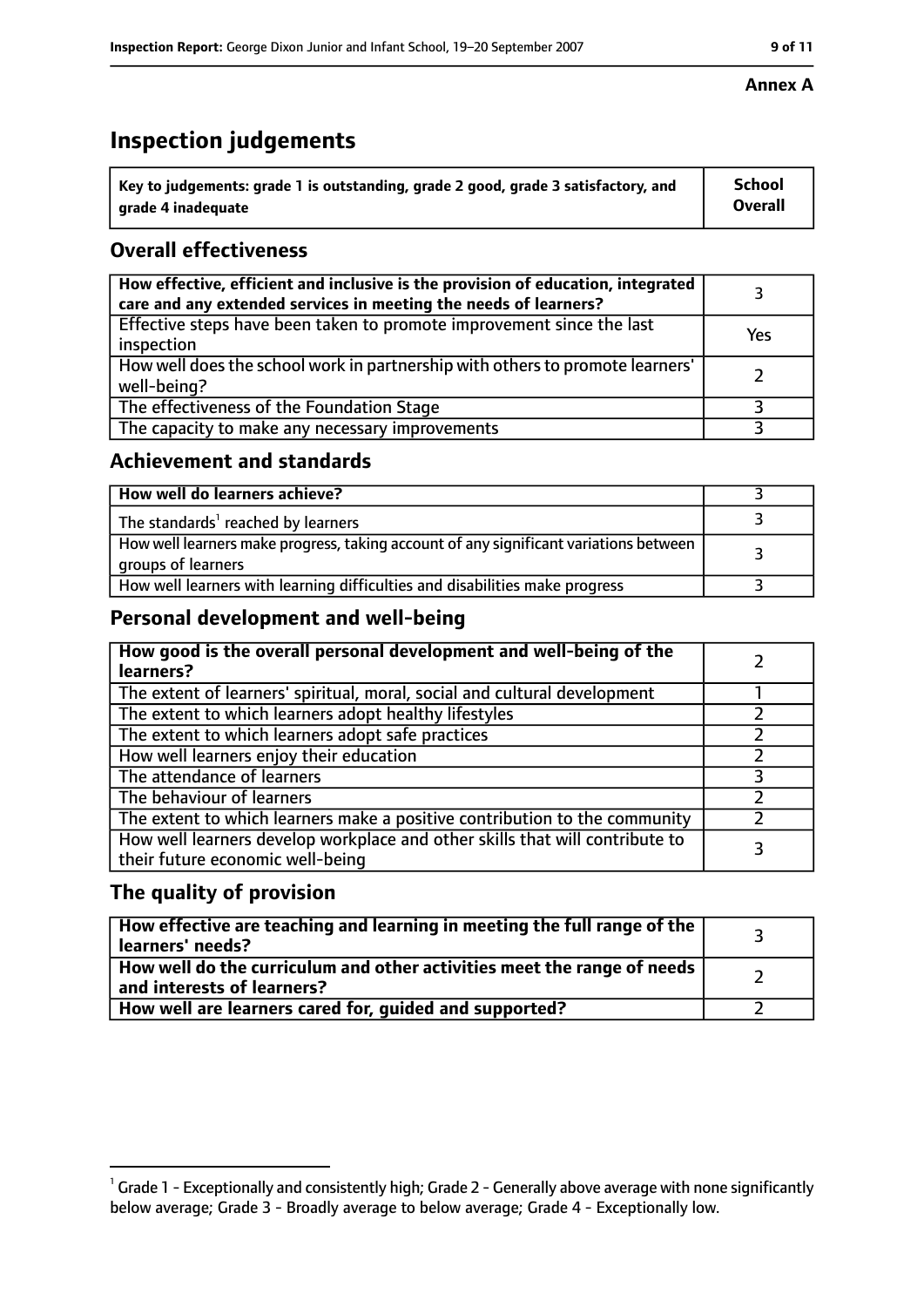#### **Annex A**

# **Leadership and management**

| How effective are leadership and management in raising achievement<br>and supporting all learners?                                              | 3         |
|-------------------------------------------------------------------------------------------------------------------------------------------------|-----------|
| How effectively leaders and managers at all levels set clear direction leading<br>to improvement and promote high quality of care and education |           |
| How effectively leaders and managers use challenging targets to raise standards                                                                 | 3         |
| The effectiveness of the school's self-evaluation                                                                                               |           |
| How well equality of opportunity is promoted and discrimination tackled so<br>that all learners achieve as well as they can                     | 3         |
| How effectively and efficiently resources, including staff, are deployed to<br>achieve value for money                                          | 3         |
| The extent to which governors and other supervisory boards discharge their<br>responsibilities                                                  | 3         |
| Do procedures for safequarding learners meet current government<br>requirements?                                                                | Yes       |
| Does this school require special measures?                                                                                                      | <b>No</b> |
| Does this school require a notice to improve?                                                                                                   | No        |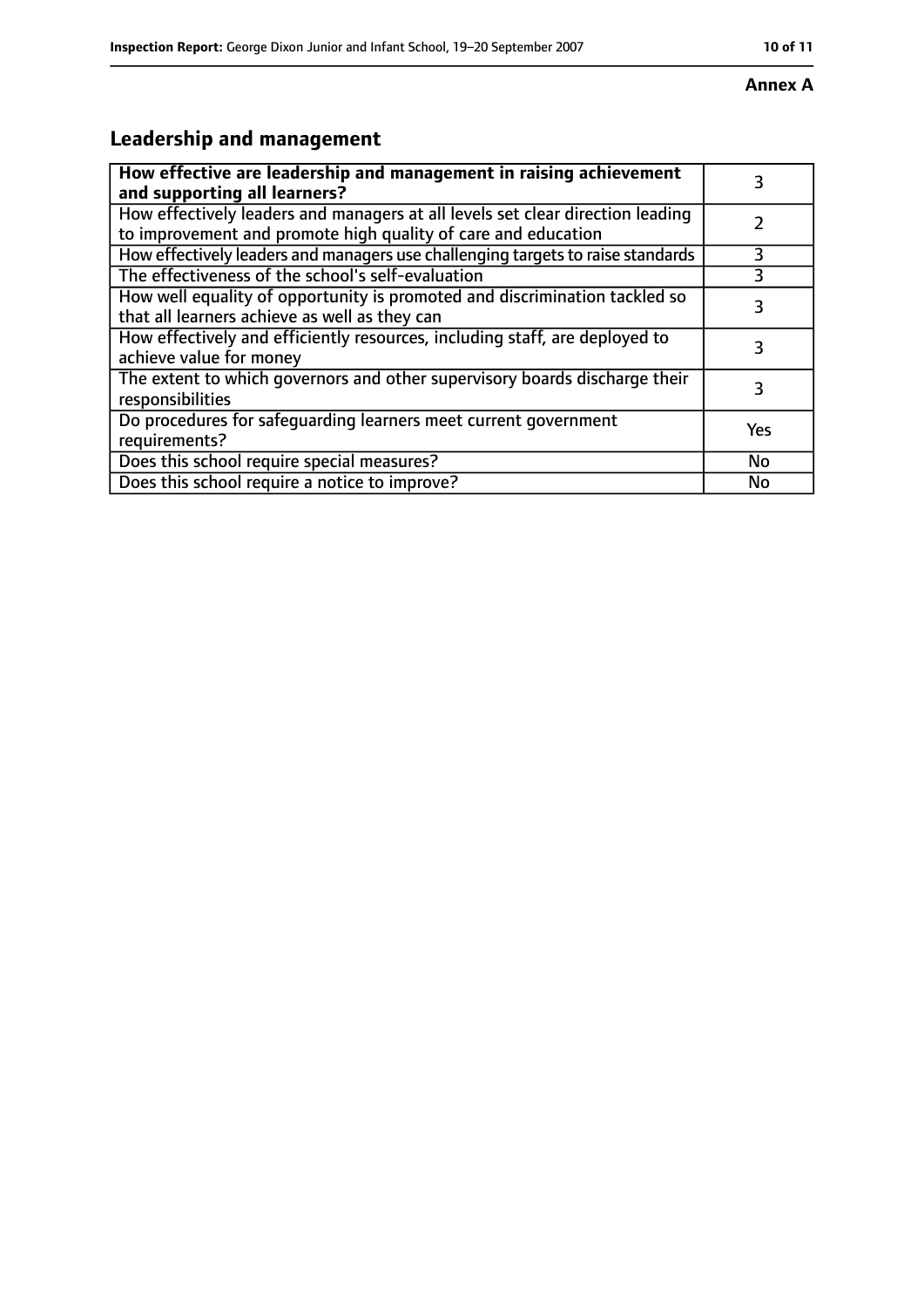#### **Annex B**

## **Text from letter to pupils explaining the findings of the inspection**

21 September 2007

#### Dear Pupils

Inspection of George Dixon Junior and Infant School, Edgbaston, Birmingham B17 8LE

Many thanks for the welcome you gave to me and my colleague when we visited the school for its recent inspection. We very much enjoyed talking with you and seeing you at work and play. It was clear to us from the start how much you enjoy the school. The assembly we saw was just one indication of the way in which the school helps you to develop an excellent respect for and understanding of each other's faiths and cultures.

The school gives you a satisfactory education. Its rich curriculum and other activities help you to enjoy school and lead a healthy lifestyle. You work together well and make good contributions to school life by taking your responsibilities, such as serving on the school council, seriously. You made it clear to us that you feel safe and secure in the school, because of the good care and support the school gives to you.

You make satisfactory progress overall, but some groups make less progress than others. The headteacher and other leaders in the school recognise this, and have taken some action to close these gaps, but recognise that more needs to be done. In lessons, the teaching is satisfactory and teachers plan enjoyable activities for you, although some of you find the tasks set too easy while for others they are too hard. Those of you who arrive in the school with little English, though, make good progress as you are given good support by teachers and teaching assistants in developing your language skills.

- To help the school improve further, we have asked that:
- the gaps in the rate of progress between different groups of pupils are closed
- the tasks set for pupils in lessons are matched more closely to their capabilities so that everyone has enough challenge and can make good progress
- the school managers check carefully where pupils are making best and least progress to help them to decide where more support is needed.

We wish you every success for the future.

Yours faithfully Ian Hodgkinson Lead inspector